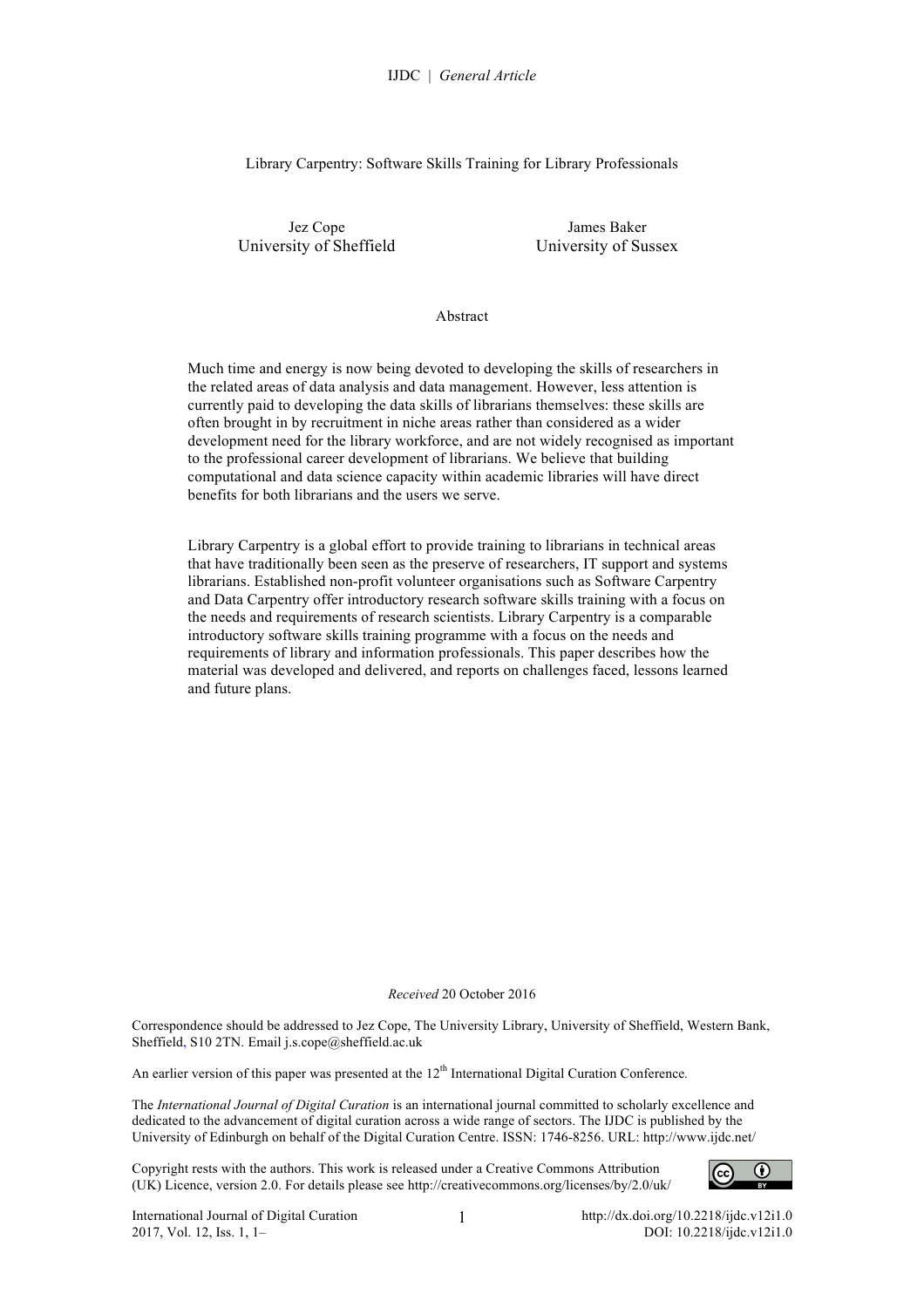#### Introduction

Much time and energy is now being devoted to developing the skills of researchers in the related areas of data analysis and data management. However, less attention is currently paid to developing the data skills of librarians themselves: these skills are often brought in by recruitment in niche areas rather than considered as a wider development need for the library workforce, and are not widely recognised as important to the professional career development of librarians. We believe that building computational and data science capacity within academic libraries will have direct benefits for both librarians and the users we serve.

These technical skills can be of direct value across a wide range of common library activity. For example, many roles involve updating and processing metadata in various systems, which can be tedious and error-prone when done manually but lends itself to automation when the skills to do so are available. Reporting on complex, inconsistent and often messy datasets (such as usage statistics from different publishers) is another common task. Cleaning and normalising ("wrangling") this data using manual techniques in spreadsheet software is time-consuming, but there are many tools commonly used by data scientists to make the process not only easier but more reproducible and hence more transparent.

Further, liaison and research support librarians are increasingly expected to facilitate researchers' data needs. There is no expectation that we should become researchers ourselves (at least in the UK where librarians are not typically expected to hold doctorates), but learning some of these skills and applying them in our own work is an excellent way to learn the language of researchers and build rapport.

# What is Library Carpentry?

Library Carpentry<sup>1</sup> (Baker et al., 2016) is a global effort to provide training to librarians in technical areas that have traditionally been seen as the preserve of researchers, IT support and systems librarians. Established organisations such as Software Carpentry (Wilson, 2006) and Data Carpentry (Teal et al., 2015) — below abbreviated SWC and DC respectively — offer introductory research software skills training with a focus on the needs and requirements of research scientists. Library Carpentry is a comparable introductory software skills training programme with a focus on the needs and requirements of library and information professionals.

Software Carpentry was developed in response to an overwhelming and unmet demand for training in good software engineering practice from physical scientists and engineers. It has gone through a number of iterations<sup>2</sup>, but its current and most successful form is built on the following principles:

- "Curriculum is developed and improved in a public repository using methods borrowed from the open source software community.
- Instructors volunteer their time, while workshop host sites cover their travel and accommodation costs.
- Instructors use live coding instead of slides, while learners following along on their own machines."

Following the pilot course in London in November 2015, Baker et al. (2016) developed the following for Library Carpentry:

"Library Carpentry has four main guiding principles.

1. It is COMMUNITY LED. Library Carpentry has been community led and open access from the outset. The initial run at City University London established the tenor and content required to deliver software skills training to library and information professionals. Since then, development and maintenance of modules has been driven by the community.

l

<sup>1</sup> Library Carpentry homepage: http://librarycarpentry.github.io

<sup>2</sup> Software Carpentry history: https://software-carpentry.org/scf/history/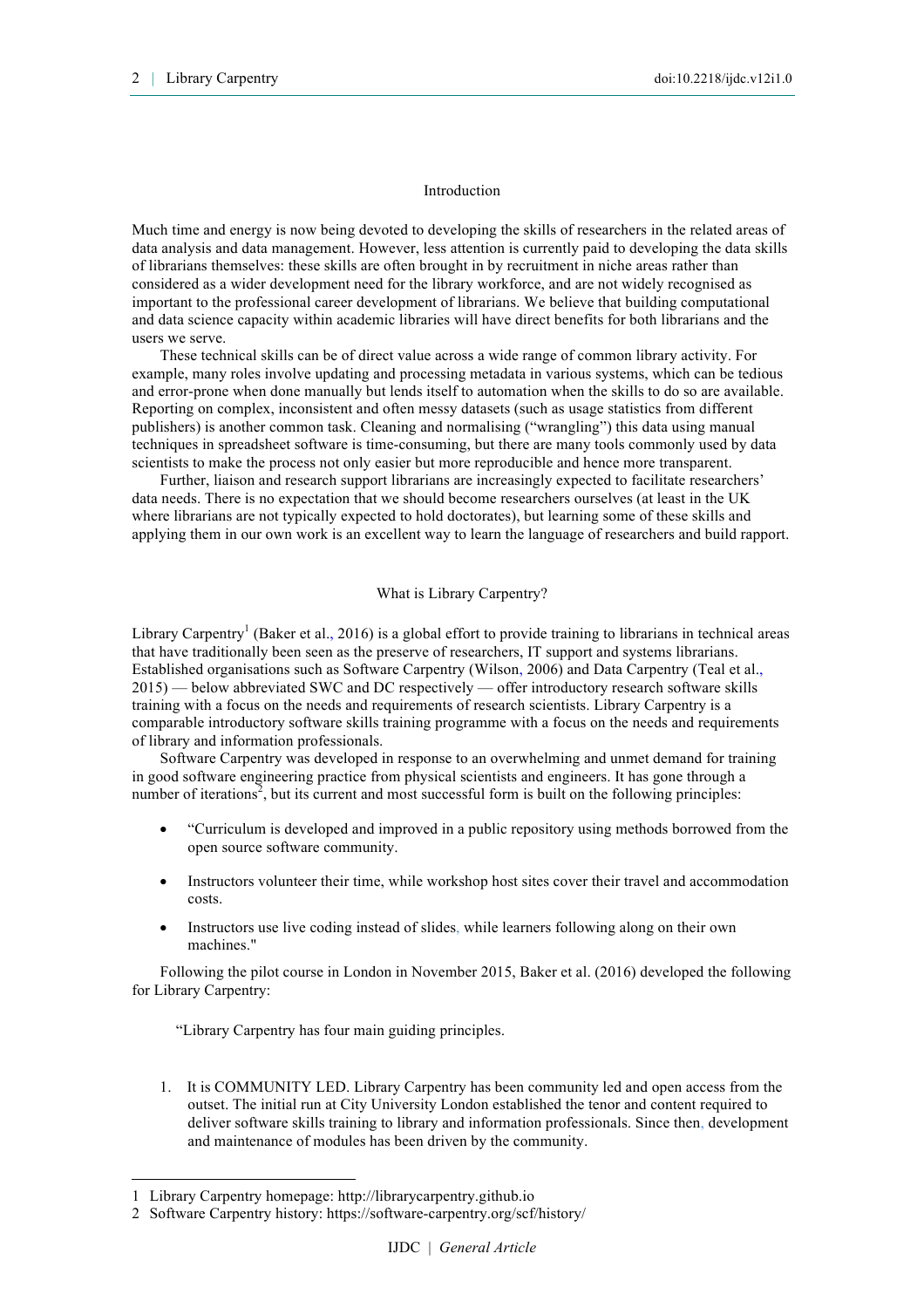- 2. It is RESPONSIVE. Feedback mechanisms are embedded within lesson plans to ensure that lessons are responsive to community need. In turn, the technologies we teach and build our modules around were chosen to ensure as lesson materials are responsive.
- 3. It is DISTRIBUTED. As module development has become more distributed over time, a nominated individual has been assigned responsibility for maintaining each lesson. GitHub Issues and Gitter are used to log and coordinate issues and developments, further enhancing this transparent development model.
- 4. It seeks to create a SNOWBALL EFFECT. In order to expand the Library Carpentry community and embed the software skills within the library community, attendees are asked to pledge to pass on something they learn to someone else when six months. This transmission of skills through professional networks seeks to turn trainees into trainers, thereby also deepening the skill set of the community."

Skills identified as being valuable to librarians include:

- **Regular expressions:** Regular expressions (or regexes) are a powerful, concise and flexible system for searching text and extracting key parts. They are the Swiss-army knife of the software world, useful across a wide range of problems and integrated into many other tools: for example, in desktop applications such as Microsoft Word and programming languages such as Python.
- **Shell/command line:** A command-line is an alternative way of interacting with a computer by typing in commands to be run, either one at a time or in batches. Although appearing intimidating to beginners, the command-line is a powerful, flexible and efficient way to perform data processing tasks, especially when combining multiple commands into shell scripts or batch files.
- **Version control:** Tools such as  $\text{Git}^3$  and  $\text{GitHub}^4$  enable the full version history of a set of files to be tracked and shared, including features to merge changes made by multiple collaborators. Version control is a foundational good practice for any kind of programming, however simple.
- **Databases:** Relational database management systems (RDBMS) lie at the heart of most computer systems in use in libraries. Usually these are accessed through a graphical user interface but understanding of the way such databases are structured and a little knowledge of the Structured Query Language (SQL) used to access them opens up many new possibilities.
- **Data-Cleaning:** OpenRefine is a powerful yet user-friendly data-cleaning tool. Features such as regular expressions and text clustering allow for flexible restructuring and error correction across hundreds of thousands of entries in minutes or even seconds.
- **Scripting languages:** Modern high-level languages such as Python, Ruby, R and JavaScript have greatly lowered the barrier to entry for new programmers. Not only are they much more forgiving of mistakes than their predecessors, they also come with huge toolboxes to help with almost any task, whether built-in or developed by members of the community.

These skills provide a set of tools of great value to the modern librarian. For example, they may help a librarian to:

- Automate common tasks, providing both a streamlined workflow and precise documentation of the process to communicate with colleagues;
- Quickly reformat, convert and fix hundreds of thousands of metadata records;
- Unify inconsistent data for reporting, such as usage reports from multiple suppliers;
- Create a dashboard visualising key aspects of that cleaned data that can be updated from live sources in seconds rather than hours of manual work.

These benefits, while attractive, can seem daunting to the beginner. Library Carpentry therefore brings together groups of librarians with similar levels of experience who work together regularly to learn

l

<sup>3</sup> git version control system: https://git-scm.org

<sup>4</sup> GitHub: https://github.com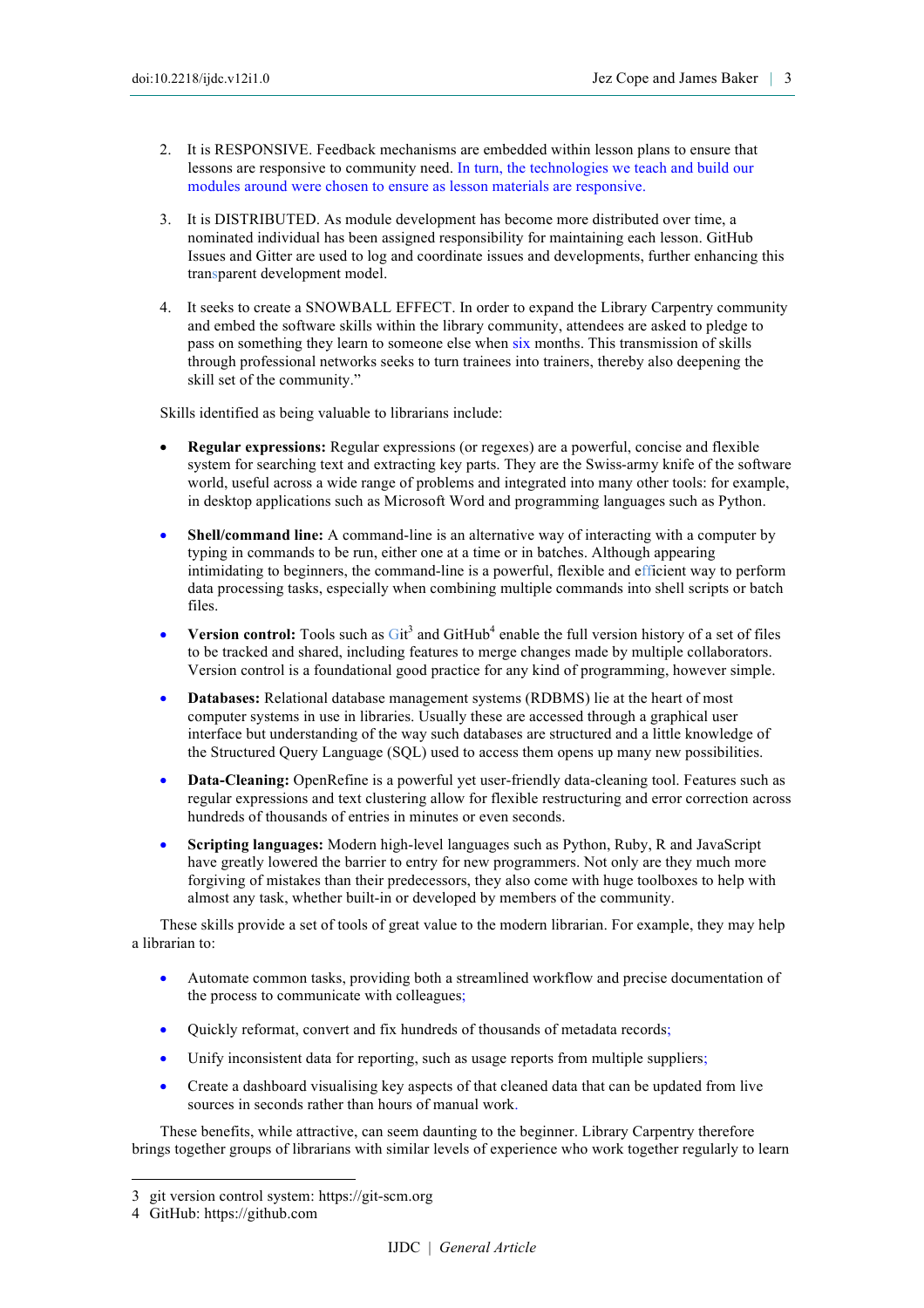and support each other in developing these new skills. Even if not every learner puts the skills into practice themselves, a small amount of insight into how computers work and what might be possible can lead to improved communication with technical colleagues and a corresponding increase in the value placed on their expertise. In addition, the creation of communities of practice is an explicit aim of Library Carpentry training so that learners are empowered to continue exploring and learning with their colleagues. The skills described above, while being more than adequate for some, can provide a platform for others on which they can continue to build.

## Development of Library Carpentry

In its initial exploratory run, Library Carpentry took the form of four three-hour sessions held at the City University London Centre for Information Science<sup>5</sup> across four successive Monday evenings. These sessions – held in November 2015 and funded by the Software Sustainability Institute – attracted 59 participants from 14 institutions in London and its environs. Lessons were team-developed and teamtaught, and were published under a CC-BY license<sup>6</sup>, building on earlier material developed for the British Library Digital Scholarship Training Programme, Software Carpentry, and the Programming Historian. They covered: regular expressions; the Unix shell; git; and OpenRefine.

The material for each of these original lessons was developed primarily by the lead instructor for that lesson, in most cases a librarian or information professional who had relatively recently learned the material themselves. The material was then reviewed and improved through collaboration with experienced users of the relevant tools. This approach led to the material being well-pitched for the audience, since the lead instructor was only a few steps ahead of the audience in their own learning and could readily identify potential pitfalls and common beginner mistakes that are often overlooked by more experienced teachers. The collaborative aspect ensured that, in spite of the relative inexperience of the instructors, the material taught was peer-reviewed and technically sound giving instructors and learners more confidence.

In practical terms, the materials were developed using GitHub as an online collaborative platform. They were developed completely in the open from the start, an approach which has led to unsolicited but welcome contributions from a number of directions. GitHub Pages<sup>7</sup> provided seamless free web hosting on top of the GitHub repositories already in use for lesson development enabling us to deliver this content openly on the web at no cost.

Since then, 19 Library Carpentry workshops have been organised, training over 300 librarians in 8 countries across 4 continents:

- In Australia, starting with the University of Queensland in June  $2016<sup>8</sup>$
- In the USA, starting with a five-day extensive course at UCSD in July 2016 $^9$  with an additional follow-up two-day event at UC Berkeley in Oct  $2016^{10}$
- In South Africa, starting with a workshop held at the Council for Scientific and Industrial Research, Pretoria Campus in August  $2016<sup>11</sup>$  and followed up with the first ever virtual LC workshop done in collaboration with OpenCon 2016 Cape Town<sup>1</sup>

During the Mozilla Science Lab Global Sprint  $(2-3$  June  $2016)^{13}$ , an international team further developed module materials, added a new module on SQL (a relational database management language), assigned administrative roles required to support future development, and republished the materials using the Data Carpentry lesson template. Library Carpentry now has a distributed management and maintenance structure.

l

<sup>5</sup> Library Carpentry workshop outline: http://librarycarpentry.github.io/outline/

<sup>6</sup> Creative Commons Attribution license: https://creativecommons.org/licenses/by/3.0/

<sup>7</sup> GitHub Pages: https://pages.github.com/

<sup>8</sup> University of Queensland workshop: https://software-carpentry.org/blog/2016/06/LCworkshop.html

<sup>9</sup> UCSD: https://ucsdlib.github.io/2016-07-18-UCSD/

<sup>10</sup>UC Berkley: http://www.tim-dennis.com/2016-10-10-UCB/

<sup>11</sup>Council for Scientific and Industrial Research, Pretoria Campus: https://cmacdonell.github.io/2016-08- 25-CSIR.

<sup>12</sup>OpenCon 2016 Cape Town: http://www.opencon2016.org/opencon\_2016\_cape\_town

<sup>13</sup>Mozilla Science Lab Global Sprint: https://science.mozilla.org/programs/events/global-sprint-2016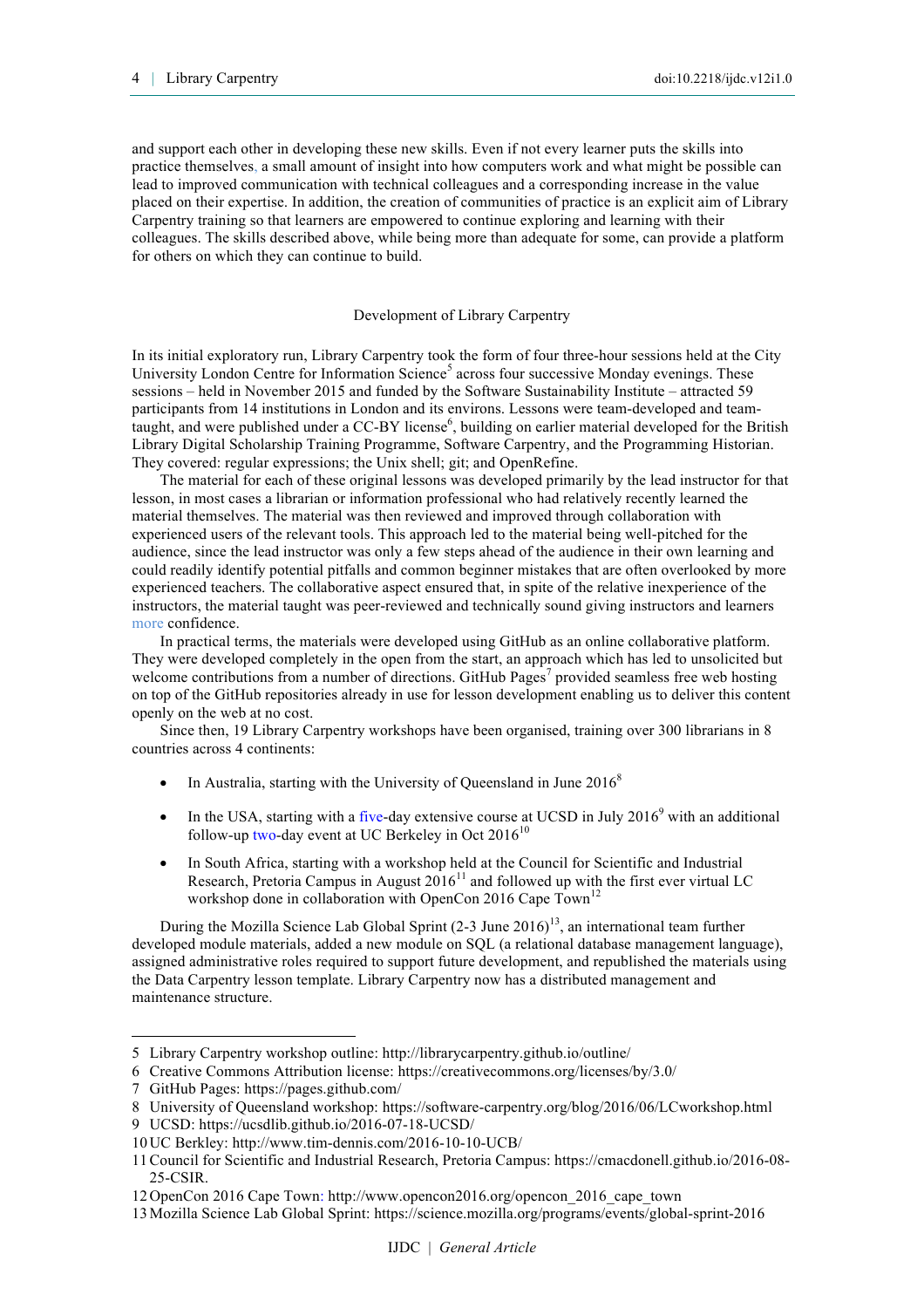The Data Carpentry lesson template provided a consistent structure to the lessons and prompted the addition of a number of aspects which had previously been omitted due to time constraints, particularly a consistent set of learning objectives for each lesson.

The material continues to develop, with the growing community regularly discussing issues and questions in a dedicated open online discussion channel<sup>14</sup>

In November 2016, James Baker and the international Library Carpentry team were awarded the 2016 British Library Labs Teaching/Learning Award<sup>15</sup>. As well as the recognition of a job well-done, this award also came with a small cash prize which is being used to facilitate further workshops.

#### Challenges

## Scheduling

There are some interesting challenges involved in making this type of training work. First and foremost, it is a significant amount of time to spend out of the office for anyone, particularly at a time when budgets are being cut and staff are under pressure to get work done. It's well known from experience with Software and Data Carpentry that learners benefit most from such training when they are able to attend in a group of colleagues who work together regularly (see Wilson, 2016). This works for two key reasons:

- 1. It enables learners to have relevant conversations about what they are learning in the context of issues they deal with in the course of their own work;
- 2. It creates the seed of a community of practice within their own workplace, providing peer support to aid embedding of the new skills and further self-directed learning.

Modelled after Software Carpentry, a typical Library Carpentry course requires the equivalent of two full days out of the office. This hits a sweet spot described by Wilson (2016):

"Once again, we discovered that five eight-hour days are more wearying than enlightening."

This potentially requires a significant number of librarians from the same service to be away from their desks for a significant period. This is likely to be difficult to arrange, but we are developing several variations that help combat this.

The first workshops were run in the evenings after work, for two hours on four consecutive Mondays. This worked well in London, where the excellent public transport system allowed learners to travel easily to the venue after work and get home a few hours later. It also gave learners the opportunity to digest and practice what they had learned each week before returning for the next lesson the following week.

For the planned workshops in Sheffield, this technique will not work so well, as many of our learners will have to travel a significant distance from other cities in the region. Instead, we plan to run the course over two full, non-consecutive days. Using full days makes the most efficient use of learners' (and instructors') travel time; separating them by two weeks reduces the impact of staff being away from the office for the two full days.

## Getting Buy-In

l

Many people, across all generations, have been unintentionally taught that computer skills are the preserve of a rare type of genius with only a chosen few able to conquer the machine, and that any attempts to meddle will cause more harm than good. In addition, it can be difficult for staff to justify to line managers the value of taking time out of day-to-day activities for training in these skills. This is likely to be exacerbated for librarians, since software skills are traditionally expected of systems librarians only, and not necessary for other colleagues.

<sup>14</sup>Library Carpentry Gitter channel: https://gitter.im/weaverbel/LibraryCarpentry 15British Library Labs Awards: http://labs.bl.uk/British+Library+Labs+Awards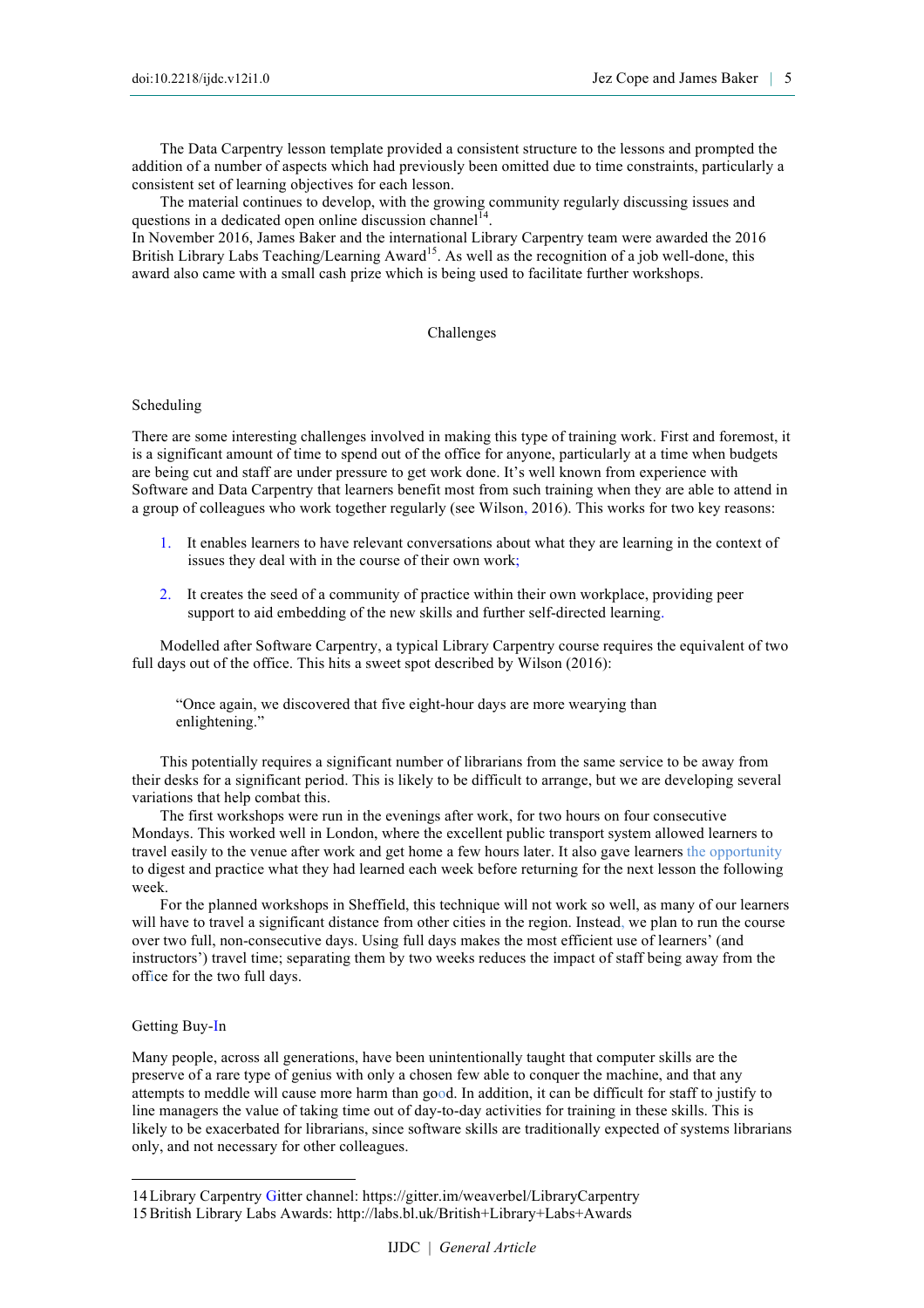Within the White Rose group of research libraries, we have spent significant time getting the buy-in of senior library management which we expect to smooth the way for individuals and teams making a case to attend. We are also taking the time to explain the value of this training from a variety of different perspectives, to potential learners and their immediate and senior managers. The Library Carpentry community is working hard to demystify computers and make these useful skills accessible to those who never thought they were within reach.

#### Finding Instructors

Another challenge is that of finding instructors with the right combination of experience and expertise. For the reasons described above, we prefer to have sessions led by librarians and information professionals with the relevant skills whenever possible, with additional support provided by willing expert helpers. Both of these groups of people can be difficult to find.

This becomes easier with the realisation that neither instructors nor helpers need necessarily be far ahead of the learners in their knowledge. It is common within the existing SWC/DC community for learners on one course to progress to being helpers and then instructors on later courses, and structures and mentoring schemes are being introduced to support this progression. The core of this programme is the instructor training course, which is aimed at those with no formal training in teaching and based on a sound modern understanding of learning and pedagogy.

In many countries now, there is a small but growing base of SWC and DC instructors which can be called upon, and we aim to develop a parallel community of Library Carpentry instructors. Indeed, an open instructor training course specifically aimed at librarians is being run in Portland, Oregon on May 4  $\&$  5 as part of the csv, conf conference<sup>16</sup>. This course is a partnership between University of California Curation Centre and Software Carpentry. In the meantime, existing SWC and DC instructors often make willing and even enthusiastic Library Carpentry instructors.

## Where Next?

This is only the beginning! Library Carpentry is in its infancy and only starting to grow through the hard work of a growing number of volunteers.

We need:

l

- People willing to organise and run Library Carpentry courses;
- Library Carpentry instructors, both experienced and fresh: Software or Data;
- Carpentry instructor certification is helpful but not required at this stage;
- Technical experts and librarians to contribute;
- Use cases for the application software skills in libraries. Library Carpentry;
- Lessons and exercises reflect the library practice we know of. The more potential use cases you tell us about, the better Library Carpentry can reflect the diversity of modern librarianship.

If you would like to contribute, you can:

- Join in the conversation on GitHub<sup>17</sup> or Gitter<sup>18</sup>;
- Organise your own Library Carpentry course using the existing material (don't forget to let us know: the community is there to support everyone);
- Contribute material by updating existing lessons or creating new ones.

<sup>16</sup> Instructor training for librarians: https://datapub.cdlib.org/2016/12/08/announcing-instructor-trainingfor-librarians/

<sup>17</sup>Library Carpentry issue discussion: https://github.com/data-lessons/librarycarpentry/issues

<sup>18</sup>Library Carpentry Gitter channel: https://gitter.im/weaverbel/LibraryCarpentry